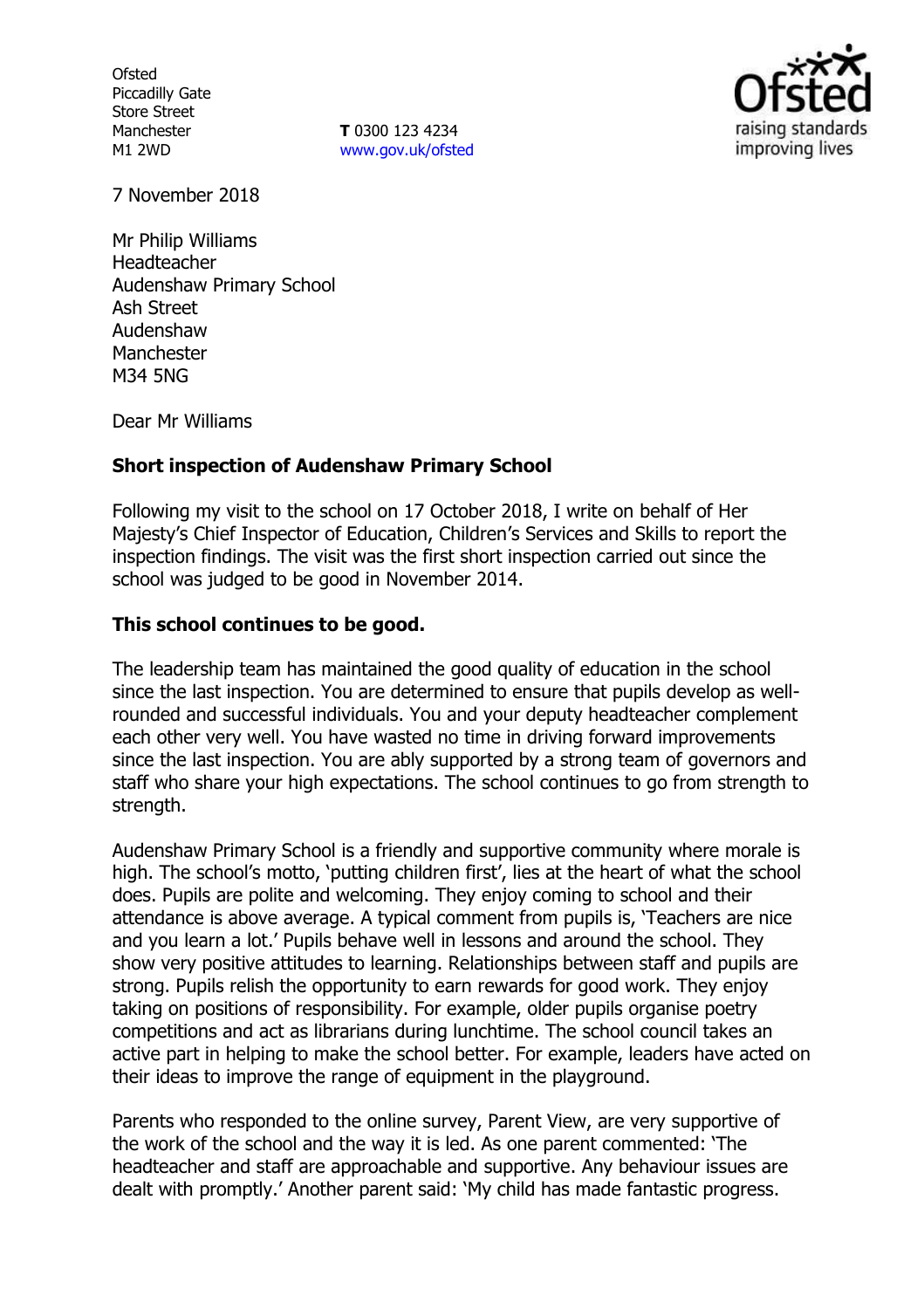

Pupils' achievements are recognised in assemblies.' The overwhelming majority of parents would recommend the school to others.

Your self-evaluation of the school is accurate and you have identified the school's priorities for improvement. You and your deputy headteacher have developed effective systems for monitoring pupils' progress. All members of staff who responded to the Ofsted survey said that they are proud to work at the school. Staff feel listened to and value the support that you give them.

Since the last inspection, there have been changes in the composition of the governing body. It now has a wider range of skills and expertise to support and challenge leaders effectively. Governors are each linked to specific areas of the school's work. They are passionate for the school and know it well.

You have responded well to the areas for improvement identified at the last inspection. You were asked to raise attainment in phonics. Training has been used well to improve the quality of teaching and assessment of phonics. You have grouped pupils carefully so that teaching can be better matched to their needs. During the inspection, pupils used their phonics skills well to sound out unfamiliar words. The proportion of pupils achieving the expected standard in the phonics screening check at the end of Year 1 has improved significantly since the last inspection. Pupils now make good progress in phonics.

Since the last inspection, you have taken action to develop the work of middle leaders. Middle leaders are enthusiastic and know their roles well. They now monitor and evaluate their subject areas more effectively. This is having a positive impact on the quality of education in the school.

Another area for development from the previous inspection was to ensure that all pupils, including the most able pupils, are challenged. Teachers have raised their expectations of all pupils. The most able pupils have opportunities to extend their learning through work such as reasoning and problem-solving in mathematics. Inspection evidence shows that the most able pupils are making stronger progress than in the past. However, there is still work to do to ensure that the most able pupils in all classes are challenged further.

## **Safeguarding is effective.**

There is a strong culture of keeping pupils safe in school. The leadership team has ensured that all safeguarding arrangements are fit for purpose. As the designated lead for safeguarding, you ensure that records are thorough. Rigorous checks are conducted to ensure that all staff are safe to work with children. Training for all staff and governors is up to date. Staff know the school's procedures well. Any concerns are followed up quickly in order to make sure that pupils are well supported. Leaders have established effective links with a range of external agencies, in order to keep pupils safe.

Pupils say that they feel safe and that bullying is rare at the school. They told me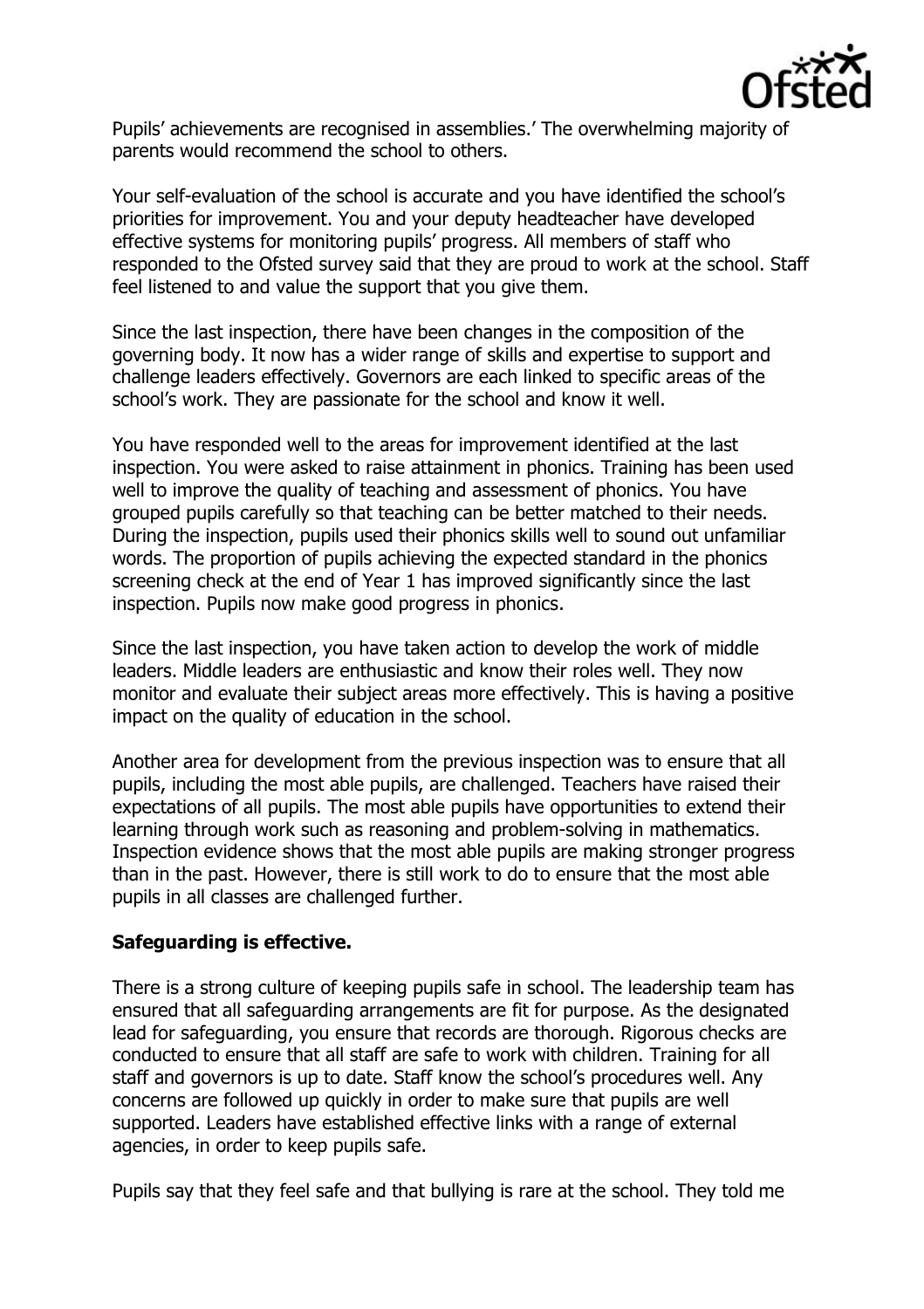

that staff act quickly to resolve any issues. Pupils learn about the importance of staying safe in the community through the local police; for example, they learn about road safety. Leaders ensure that pupils and parents are given helpful information to support pupils' safety when using the internet. Almost every parent who responded to Parent View agreed that their child is well looked after and safe in school.

# **Inspection findings**

- At the beginning of this inspection, we agreed on a number of key areas to investigate, the first of which related to the provision for children in the early years. The proportion of children reaching a good level of development has increased significantly since the last inspection. However, it was below the national average in 2017. An increasing number of children enter the Reception Year with low standards in literacy. Children's language skills are well supported, for example through speech and language therapy. Learning journeys show that adults use a variety of ways to develop children's speaking and listening skills. Workshops in reading and phonics help parents to support their children's learning at home. Leaders have improved outdoor spaces with a variety of equipment to develop children's learning. As a result, children get off to a good start and are ready for Year 1.
- My second line of enquiry related to the progress of the most able pupils. This was identified as an area for development in the previous inspection report. You have introduced a whole-school focus on challenging all pupils, which is bearing fruit. Inspection evidence indicates that work is mostly well matched to pupils' needs and supports their good progress. However, in some classes the most able pupils are not provided with suitably challenging work so that they can achieve higher standards in reading, writing and mathematics.
- My line of enquiry relating to the progress of pupils in reading matched your own concerns. You had already identified that pupils did not make enough progress in reading by the end of key stage 2 in 2017. You have put in place strategies to address this. Your whole-school focus on developing pupils' reading comprehension skills is starting to make a difference. Teachers ensure that pupils use accurate spelling and punctuation when writing. You have invested in highquality books for the library to develop a love of reading. My review of assessment information and a scrutiny of pupils' work indicate that attainment and progress in reading are improving. However, these remain areas for further development across the school.
- Leaders know the barriers to learning for the small number of disadvantaged pupils who attend school. Pupil premium funding is used effectively to provide additional staffing to improve learning. As a result, the differences in attainment between these pupils and other pupils nationally are diminishing.
- You have developed a stimulating curriculum with well-planned topics that interest and motivate pupils. These are further enriched by an interesting variety of educational visits. For example, pupils have visited museums and the theatre. Older pupils enjoy participating in residential trips, where they take part in outdoor activities. Pupils also have many opportunities to learn and play a range